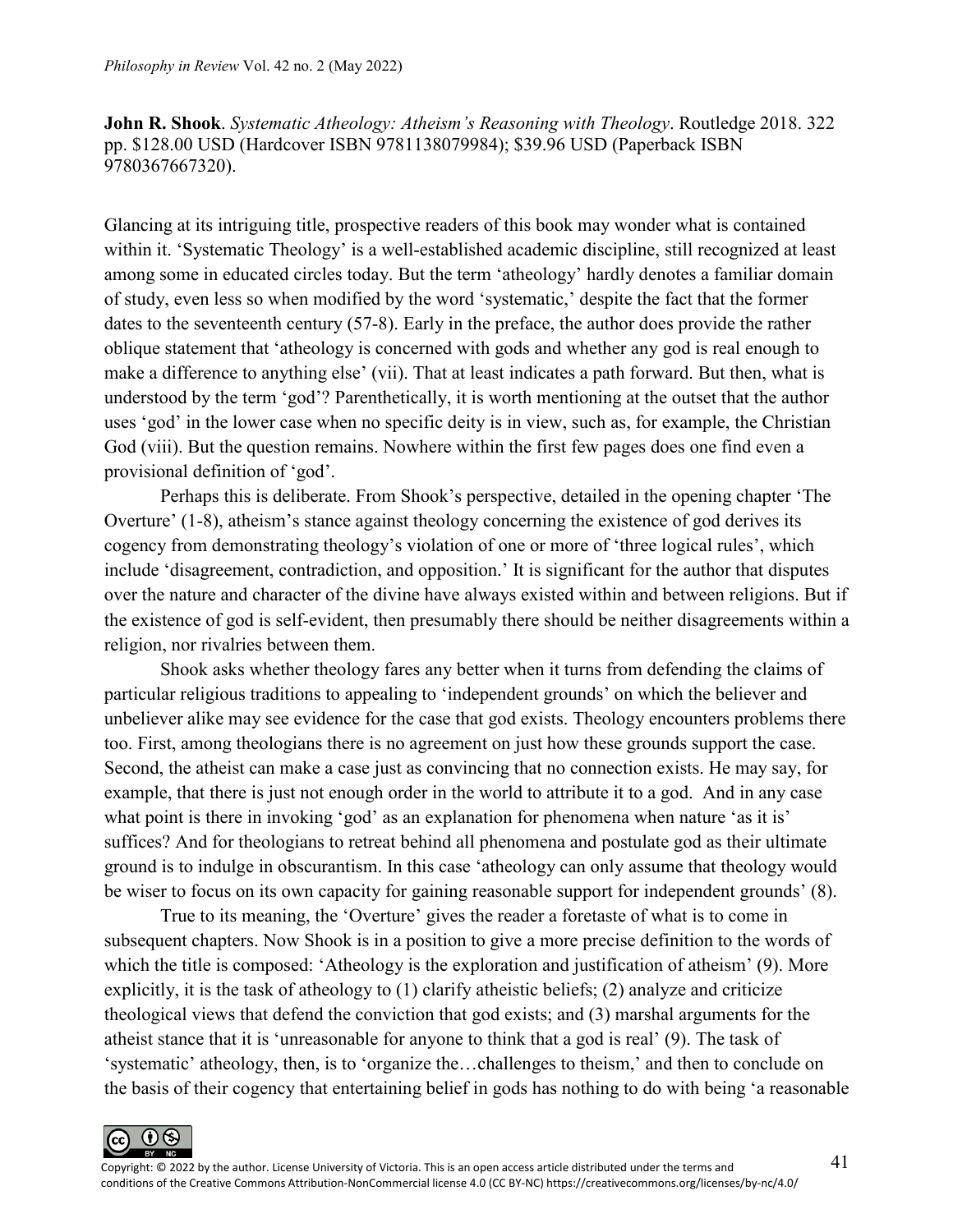and well-informed person, a moral member of society, and a responsible citizen' (9).

To each of these attributes of someone who refuses to entertain belief in gods there correspond four methods that systematic atheology has at its disposal. First, it may develop its positions by appeal to the rules of reason. Second, it may construct its proposals with the support of the findings of contemporary science. Third, it can demonstrate that theistic belief poses a threat to sound morality. Fourth, it can show how theistic belief disrupts stable political arrangements and thereby threatens justice and order.

The execution of these methods in turn produces four distinct branches of atheology, which Shook identifies as rationalist, scientific, moral, and civil, respectively. Each of these has its counterpart in revealed, natural, moral and civil theology. To each of these branches, Shook devotes a separate chapter (chapters 7, 8, 9, and 10 resp.). The practitioner may presumably deploy any one of them in the service of what Shook calls 'pedagogical' and 'practical' aims. The first concerns itself with instructing children and young adults in secular and scientific worldviews from which religion has been expurgated. The second is designed for adults who want to understand their secularity, find answers to life's big questions without recourse to religion, and to defend their stance against religious opponents. For 'philosophical' aims, however, the practitioner will marshal all four of them in the interest of developing 'sophisticated' arguments to show how 'nothing godly is to be taken as real' (55). The purpose of systematic atheology is to fortify atheism's defenders, as well as to elevate the intellectual character and the philosophical sophistication of future debates (37).

In this book, Shook has carried out a formidable undertaking. Noteworthy for this reviewer are the extensive and well-annotated historical chapters in which the author demonstrates convincingly that 'atheology' has a long and distinguished intellectual legacy (67-133). These chapters serve effectively as a foundation on which Shook constructs his own atheology. Readers who assumed that atheism, as a principled stance, is a product of Enlightenment modernity, when humankind emancipated itself from its self-imposed tutelage to received dogma to the use of its own reason, to paraphrase Kant (1724-1804), will be intrigued to learn that atheism predates the Enlightenment by more than two millennia. Atheism is attested in the ancient world from Egypt and Persia to India and China. In the classical Greco-Roman era, Aristotle (384-322 BCE), Epicurus (341-271 BCE), Cicero (106-43 BCE), and Seneca (4 BCE-65 CE), among others, mapped a clear course for the emergence of the naturalistic atheologies of the Renaissance era, so that by already the late 1500s, educated Europeans could read about people who did not believe in any god and learn about worldviews in which there is no place for gods.

But even as one must commend Shook for the careful research that undergirds these historical chapters, one must regret that he did not take the same pains with conceptions of deity found in the world's religions. Shook rather dismissively makes the claim that conceptions of deity vary so widely across them, that it is impossible to speak of a consensus. For Shook the putative differences in conceptions among the religions concerning deity, the notions of an afterlife, and moral standards for their adherents, constitute a strong case for atheism, as we have already mentioned. But nowhere does he provide evidence that the differences between these conceptions